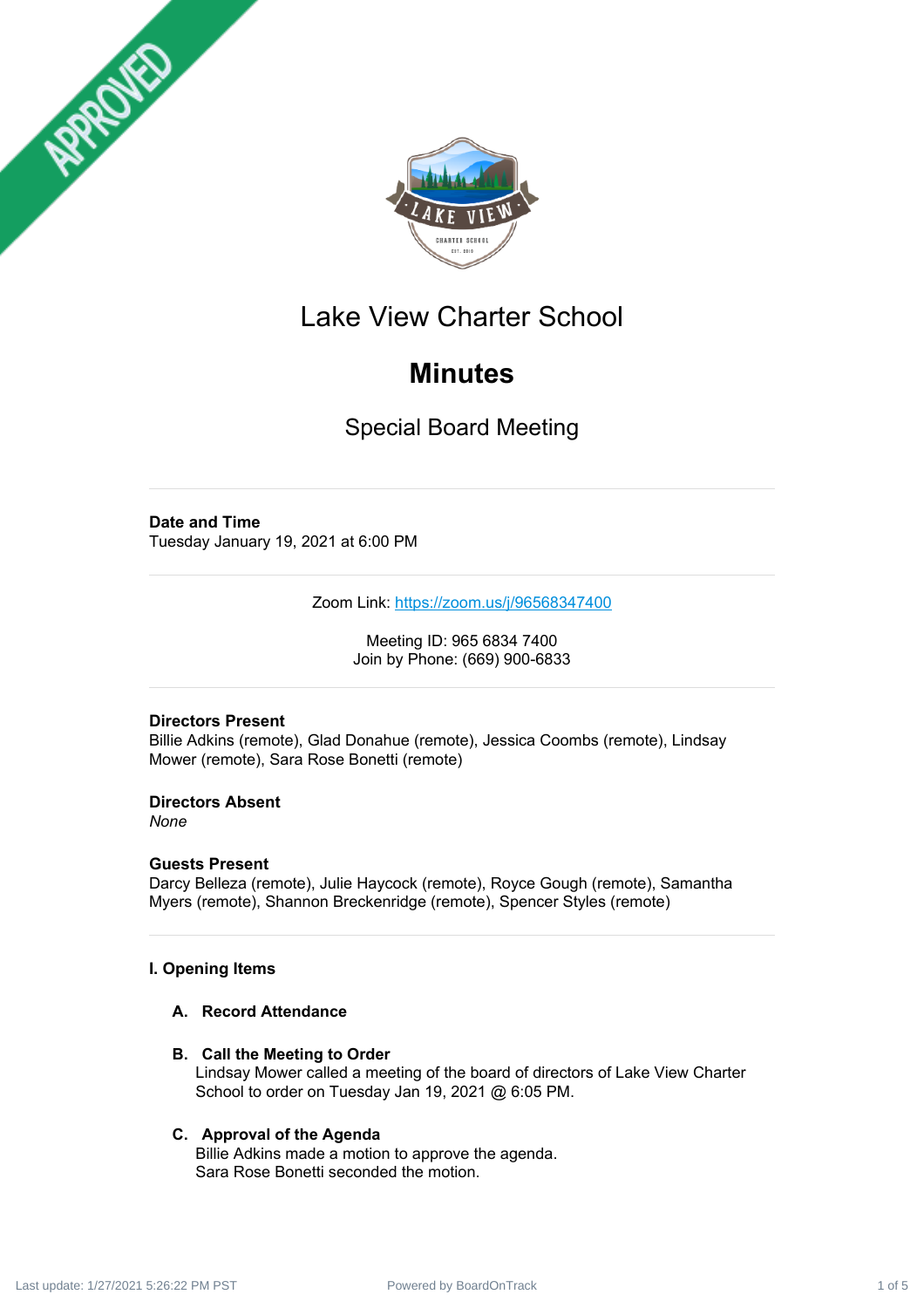The board **VOTED** unanimously to approve the motion. **Roll Call** Glad Donahue Aye Jessica Coombs Aye Sara Rose Bonetti Aye Billie Adkins Aye Lindsay Mower Aye

#### **D. Public Comments**

• No public comments

#### **II. Finance**

#### **A. Finance Training Workshop - Part 2**

The board participated in an interactive exercise where Spencer Styles presented an example financial package and the board members identified areas of potential conversation that they would like to hear more about.

#### **III. Operations**

#### **A. Shared Services Presentation**

Royce Gough presented on forming a Charter Services Organization (CSO): a membership-driven non-profit organization controlled by its members. The goal of this organizational structure is to collaboratively represent the joint interests between Lake View Charter School, Clarksville Charter School, Feather River Charter School, and Winship Community School and to strengthen their identity. The presentation included: Universide distribution (Special Board Real Board Track 2 of Figure 2 of Figure 2 of Figure 2 of Figure 2 of Figure 2 of Figure 2 of Figure 2 of Figure 2 of Figure 2 of Figure 2 of Figure 2 of Figure 2 of Figure 2 of Fi

- Initial steps to get started
- Six-month timeline overview for getting the Charter Services Organization up and running

#### **Discussion:**

- Lindsay Mower asked: What services from our current vendors would we no longer continue?
	- Royce Gough responded: We would explore all services.
	- Darcy Belleza said: We love our current Enrichment Ordering System provided by ThinkSuite and would like to continue utilizing it. If that is not possible, we will look into other options such as Procurify.
- Sara Rose Bonetti asked: Is this in the budget/can we afford this?
	- Royce Gough responded: Absolutely. These are all services we are already paying for. The goal is to find better products that are lower cost.
- Sara Rose Bonetti asked: This is happening rather quickly and I don't know the other schools very well. Is this a good decision?
	- Lindsay Mower responded: The other schools want what is best for their schools, their boards are trustworthy and this would be a good relationship.
	- Darcy Belleza responded: This is an opportunity to take the shared vision of the four schools and provide opportunities for all of the charters, especially the smaller ones.
- Lindsay Mower asked: What is a specific example of a benefit that will come from this new structure?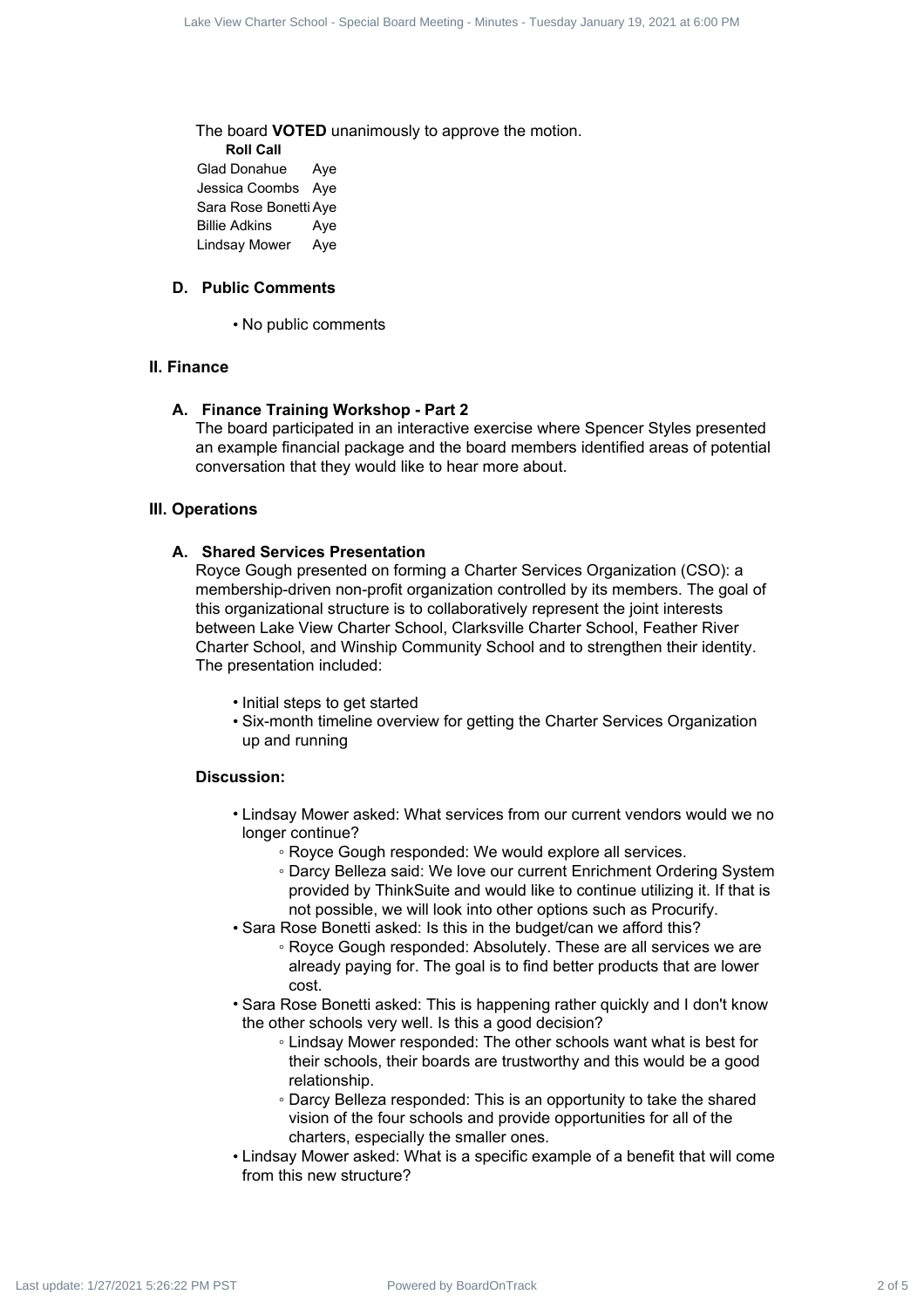- Darcy Belleza responded: If we want to roll out a new way of doing the enrollment process, we will be able to collaborate and facilitate that through the CSO. The CSO will be able to establish activities such as sports or a choir because they are a non-profit organization. This will also strengthen our community and shared identity. Using the contract state of 5 Lake View Charter School - Special Board Charter School - Special Board Charter School - Special Board Charter School - Special Board Charter School - Special Board Charter School - Special B
	- Billie Adkins asked: How would we go about finding our board member that would join the CSO?
		- Darcy Belleza responded: We can reach out to staff members to see if they know of any Lake View parents that would like to be on the CSO board.
	- Sara Rose Bonetti asked: Will The Cottonwood School be apart of the CSO?
		- Darcy Belleza responded: No, The Cottonwood School is their own organization and will not be involved in this CSO.
	- Sara Rose Bonetti asked: Will the CSO board members receive a stipend? ◦ Darcy Belleza responded: Yes, I believe so.
	- Sara Rose Bonetti asked: Do the CSO board members take on any risks with the increased activities?
		- Royce Gough responded: The CSO board will write the bylaws and will remove liability from the board members. The CSO will have an insurance policy.
	- Glad Donahue: If the CSO establishes activities such as sports, will that reach the smaller, rural areas?
		- Royce Gough responded: We could incorporate families that live in remote areas in some group enrichment activities, but probably not sports.

#### **B. Uniform Complaint Policy and Procedures**

Lindsay Mower made a motion to approve the Uniform Complaint Policy and Procedures.

Billie Adkins seconded the motion.

The board **VOTED** unanimously to approve the motion.

**Roll Call**

Jessica Coombs Aye Lindsay Mower Aye Billie Adkins Aye Sara Rose Bonetti Aye Glad Donahue Aye

#### **C. Admissions & Enrollment Policy**

Sara Rose Bonetti made a motion to approve the Admissions & Enrollment Policy. Glad Donahue seconded the motion.

The board **VOTED** unanimously to approve the motion.

**Roll Call**

Jessica Coombs Aye Sara Rose Bonetti Aye Lindsay Mower Aye Glad Donahue Aye Billie Adkins Aye

#### **IV. Closing Items**

#### **A. Board of Director's Comments & Requests**

• The board would like a resolution brought forward for the Charter Services Organization (CSO) during the next board meeting.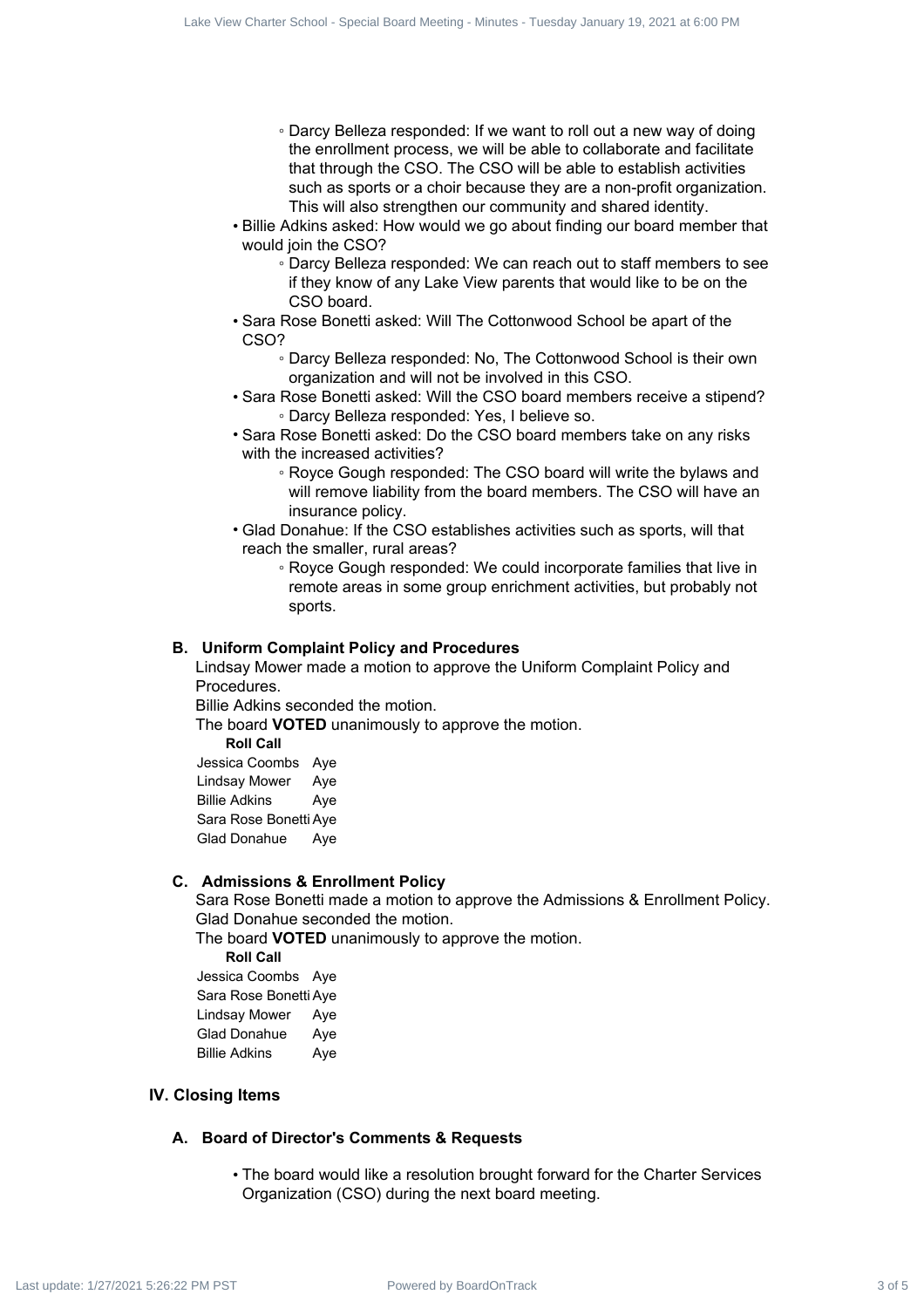• Glad Donahue requested:

- A directory of school administrators, staff, and their related duties so we know who to reach out to when different things come up
- A list of school-related acronyms (i.e. job titles, departments, services, ADA, etc.) that were referenced in the Memorandum of Understanding and in board meetings

#### **B. Announcement of Next Regular Scheduled Board Meeting**

• January 27, 2021 at 5:00 p.m.

#### **C. Adjourn Meeting**

Lindsay Mower made a motion to adjourn the meeting at 8:00 pm. Sara Rose Bonetti seconded the motion.

The board **VOTED** unanimously to approve the motion.

**Roll Call**

Billie Adkins Aye Jessica Coombs Aye Lindsay Mower Aye Sara Rose Bonetti Aye Glad Donahue Aye There being no further business to be transacted, and upon motion duly made, seconded and approved, the meeting was adjourned at 8:00 PM.

Respectfully Submitted, Lindsay Mower

Prepared by: Samantha Myers

Noted by:

Billie Adkins (Jan 30, 2021 16:13 PST) [Billie Adkins](https://na2.documents.adobe.com/verifier?tx=CBJCHBCAABAAnAaV11PQQIEWgONxcQksIq032IiTXA9Y)

Board Secretary

Public Comment Rules: Members of the public may address the Board on agenda or non-agenda items through the teleconference platform, Zoom. Zoom does not require the members of the public to have an account or login. Please either utilize the chat option to communicate to the administrative team of your desire to address the Board or simply communicate orally your desire to address the Board when the Board asks for public comments. Speakers may be called in the order requests are received. Comments are limited to 2 minutes each, with no more than 15 minutes per single topic. If a member of the public utilizes a translator to address the Board, those individuals are allotted 4 minutes each. If the Board utilizes simultaneous translation equipment in a manner that allows the Board to hear the translated public testimony simultaneously, those individuals are allotted 2 minutes each. By law, the Board is allowed to take action only on items on the agenda. The Board may, at its discretion, refer a matter to school staff or calendar the issue for future discussion. Contract 4 of 5 Law Theorem and the specified by Board Track 4 of 5 Law Theorem and the specified by Anti-Contract 4 of 5 Law Theorem and the specified by Anti-Contract 4 of 5 Law Theorem and the specified by Anti-Contrac

Note: The Governing Board encourages those with disabilities to participate fully in the public meeting process. If you need a disability-related modification or accommodation, including auxiliary aids or services, to participate in the public meeting, please contact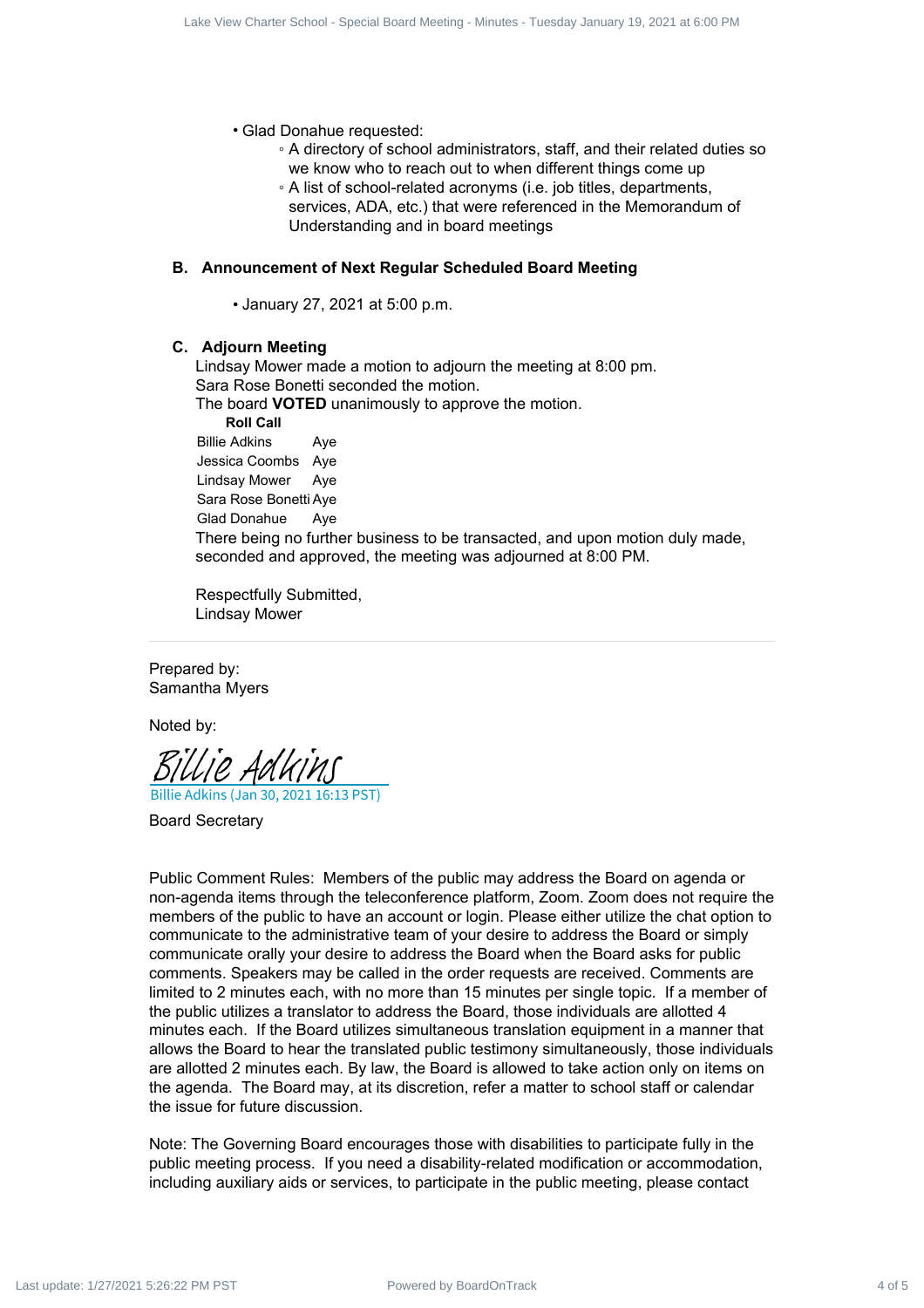the Governing Board Office at (562) 584-0427 at least 48 hours before the scheduled board meeting so every reasonable effort can be made to accommodate you. (Government Code § 54954.2; Americans with Disabilities Act of 1990, § 202 (42 U.S.C. § 12132)).  $P_{\text{out}}$  - Special Board Office at (362) 5 GM companies which Track 5 of 2021 at 6:000 PM Last update: 1/27/2021 5:26:22 PM Last update: 1/27/2021 5:26:22 PM Last update: 1/27/2021 5:27/2021 5:27/2021 5:27/2021 5:27/2021